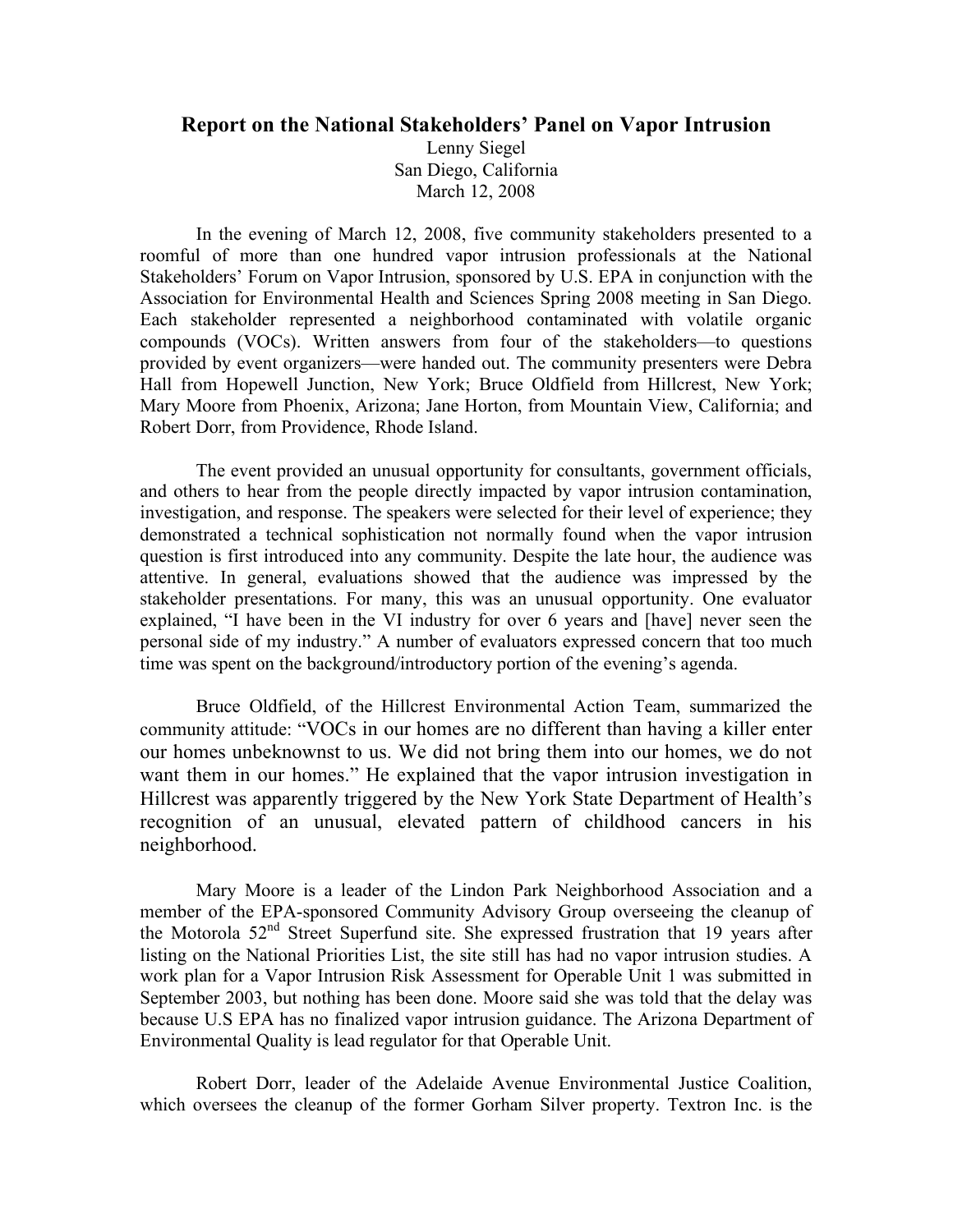responsible party, but it no longer owns the land. The property currently contains an abandoned supermarket with elevated levels of VOCs and a high school, under construction. He warned that large contaminated properties, such at Gorham Silver, often wind up owned by local governments and are likely to be used for public structures such as schools. He reported that regulatory agency employees tried to be helpful, but that their knowledge of the vapor intrusion pathway was not up to date.

Jane Horton, board member of the now disbanded Northeast Mountain View Advisory Council, described her house, on the edge of the Middlefield-Ellis-Whisman Superfund Study Area—the birthplace of the semiconductor industry. Despite a long history of investigation, remediation, and public involvement across the street, her home was belatedly addressed:

Indoor air testing was never offered, discussed, or explained until after I had lived across the street from a Superfund Site for *decades*. Only a slight redrawing of the plume gave me the perceived right to strongly request indoor air testing. At that point the site was 75% remediated, with approximately 75,000 tons of TCE removed, and my home indoor air tested high enough to recommend remediation, which was designed and installed.



Debra Hall, founder of Hopewell Junction Citizens for Clean Water, told how EPA's mobile real-time sensor, the Trace Atmospheric Gas Analyzer, had been used to test the air in her home. She explained, "the TAGA has the ability to find sources of TCE/PCE and other VOCs other than vapor intrusion. It is also more cost efficient to test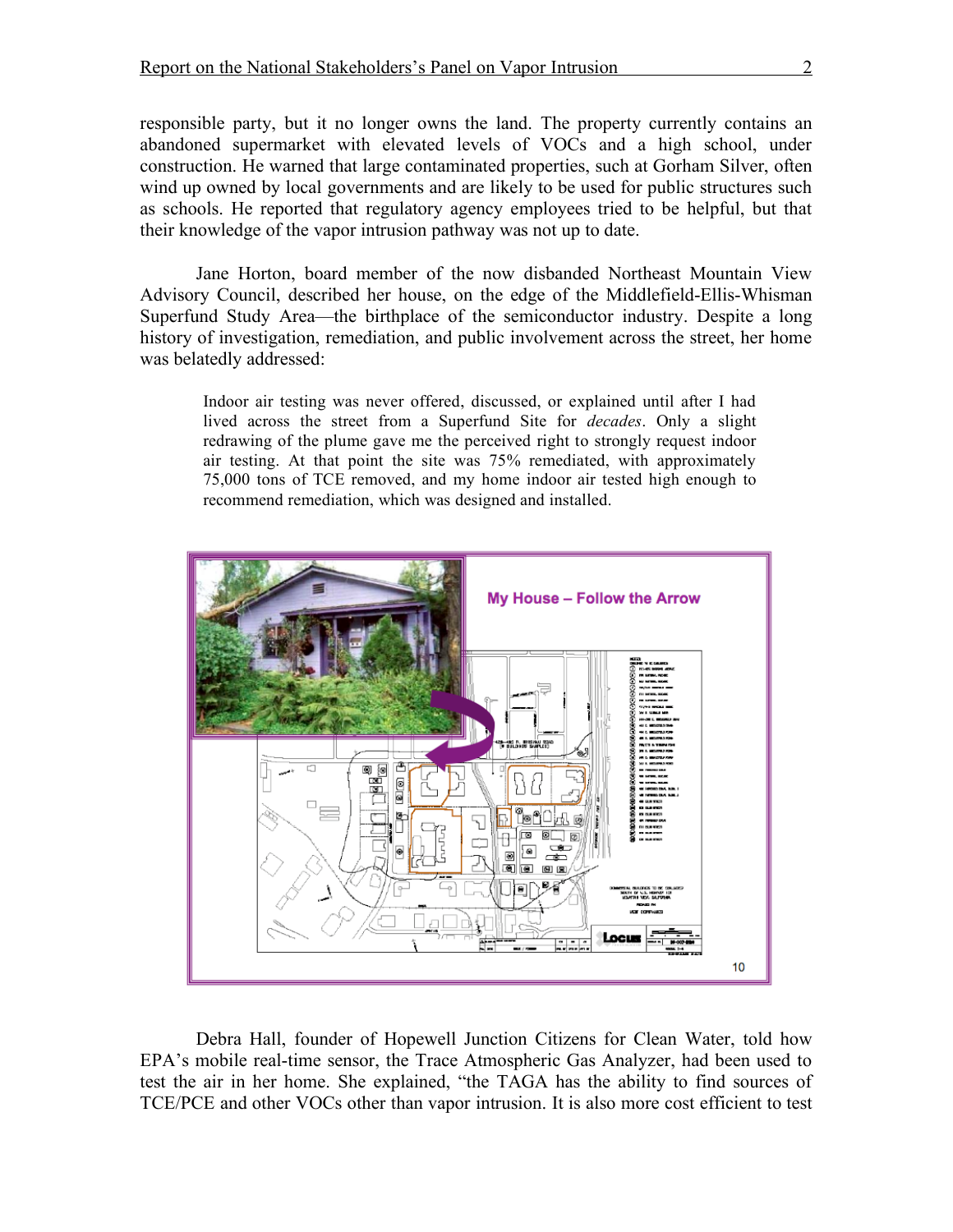using the TAGA when there are many structures close together." She also compiled a table showing how TAGA results, just nine days apart, showed dramatically different level of TCE in her indoor air.

| <b>TAGA Results 9 Days Apart</b> |                                |                    |
|----------------------------------|--------------------------------|--------------------|
| <b>ROOM</b>                      | 1/26/2004                      | 2/4/2004           |
| <b>Computer Room</b>             | 3.3PPB-17.72 ug/m3             | 5.0PPB-26.85 ug/m3 |
| <b>Family Room</b>               | 3.0PPB-16.11 ug/m3             | 5.0PPB-26.85 ug/m3 |
| <b>Expansion Joint</b>           | 17PPB-64.44 ug/m3              | 8.9PPB-47.25 ug/m3 |
| <b>Game Room</b>                 | 3.3PPB-17.72 ug/m3             | 3.7PPB-19.86 ug/m3 |
| <b>Laundry Room</b>              | 3.4PPB-18.25 ug/m3             | 7.7PPB-41.34 ug/m3 |
|                                  | <b>Summa</b><br><b>Results</b> |                    |
| <b>Summa Downstairs</b>          | 3.4PPB-18.25 ug/m3             |                    |
| <b>Summa Sub-Slab</b>            | 1200PPB-6,444 ug/m3            |                    |

# **Communicating with the Public**

The panelists agreed that outreach to people whose homes are directly impacted is different than involving the public at large. Hall warned

Vapor intrusion investigations must be discussed as soon as possible. Residents will be mistrustful if they find out about possible vapor intrusion from a newspaper or television news program. Residents and anyone involved should be sent information, and a meeting should be scheduled so everyone can learn about this together.

Oldfield compared the experiences of two communities in his part of New York:

When vapor intrusion is detected in an area/building, the occupants of the area/building need to be *first* notified in a timely fashion by certified mail or personal contact from the appropriate agency before information is released to the media. In Hillcrest residents were initially, personally notified by mail and/or personal contact from the New York State Department of Environmental Conservation (NYSDEC). Hillcrest residents reported feeling more at ease with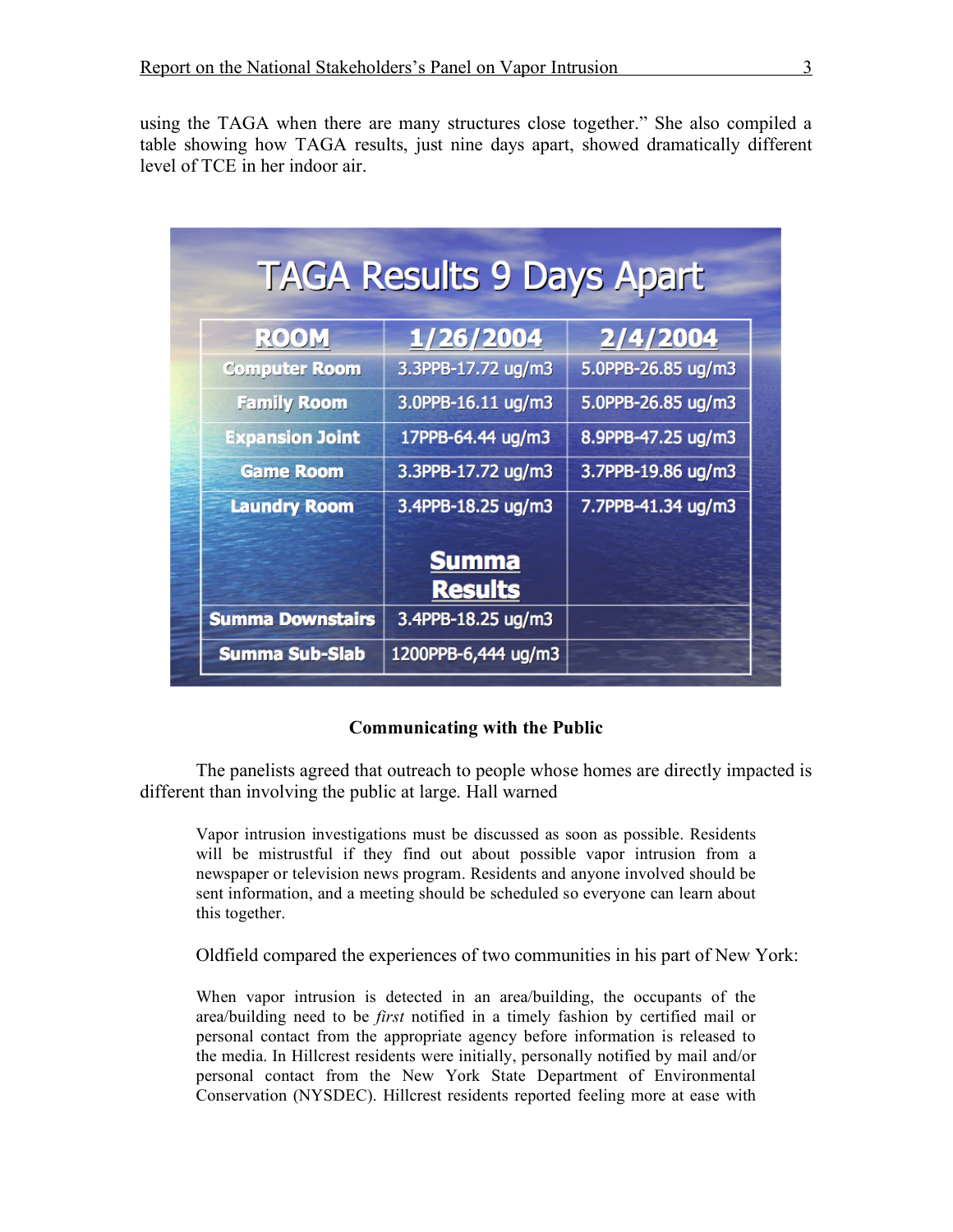the situation once vapor intrusion issues were broadcast by local media. In nearby Endicott NY, often, impacted residents were not notified and their first information about contamination issues came from a local newspaper and/or television source. Endicott residents who learned about possible contamination issues by watching the eleven o'clock local news were often upset that earlier notification was not available.

# He added,

This notification needs to extend beyond the owners of the buildings impacted by vapor intrusion issues to inform employees and lessees of said buildings. The owners of businesses should hold employee meetings to discuss the issues and post a notice of possible contamination and mitigation. Landlords should be responsible for conveying information about possible contamination and mitigation of both commercial and residential rental properties.

Moore warned, however, that information needs to reach more than those people currently affected. She stated, "However, people living adjacent to the contaminated area also need to be notified since VOCs may be migrating off the site by preferential pathways and those adjacent areas should be considered an extension to the source area." She also suggested, "the agencies need to rely on (and support) the local neighborhood groups to assist in conveying this information to the concerned community."

Horton agreed, but she recommended:

Where there is no existing group, the regulatory agency should be *obligated* to help form and support groups.… This is an overwhelming and daunting experience to go through, and without support forming and maintaining groups, people who have already been victimized by faceless polluters still have very few tools to deal with their situation.

She also declared it important that those officials or consultants assigned to take inquiries be adequately prepared:

Only those contacts that represent real persons who actually know what is happening specific to that neighborhood should be listed. Imagine how frustrating it is to be brave enough to finally make that call and then get a voice mail and no one ever returns the call, or to get through to a person who hasn't got a clue about what is happening in that neighborhood!

Dorr called for creative approaches to reach out to communities of color, such as the Dominicans and Cambodians in his neighborhood. He said that extra efforts are necessary to overcome language barriers.

## **Sampling**

The other panelists shared Hall's concern that vapor levels vary over time. They suggested recurring sampling both before and after mitigation. None suggested reliance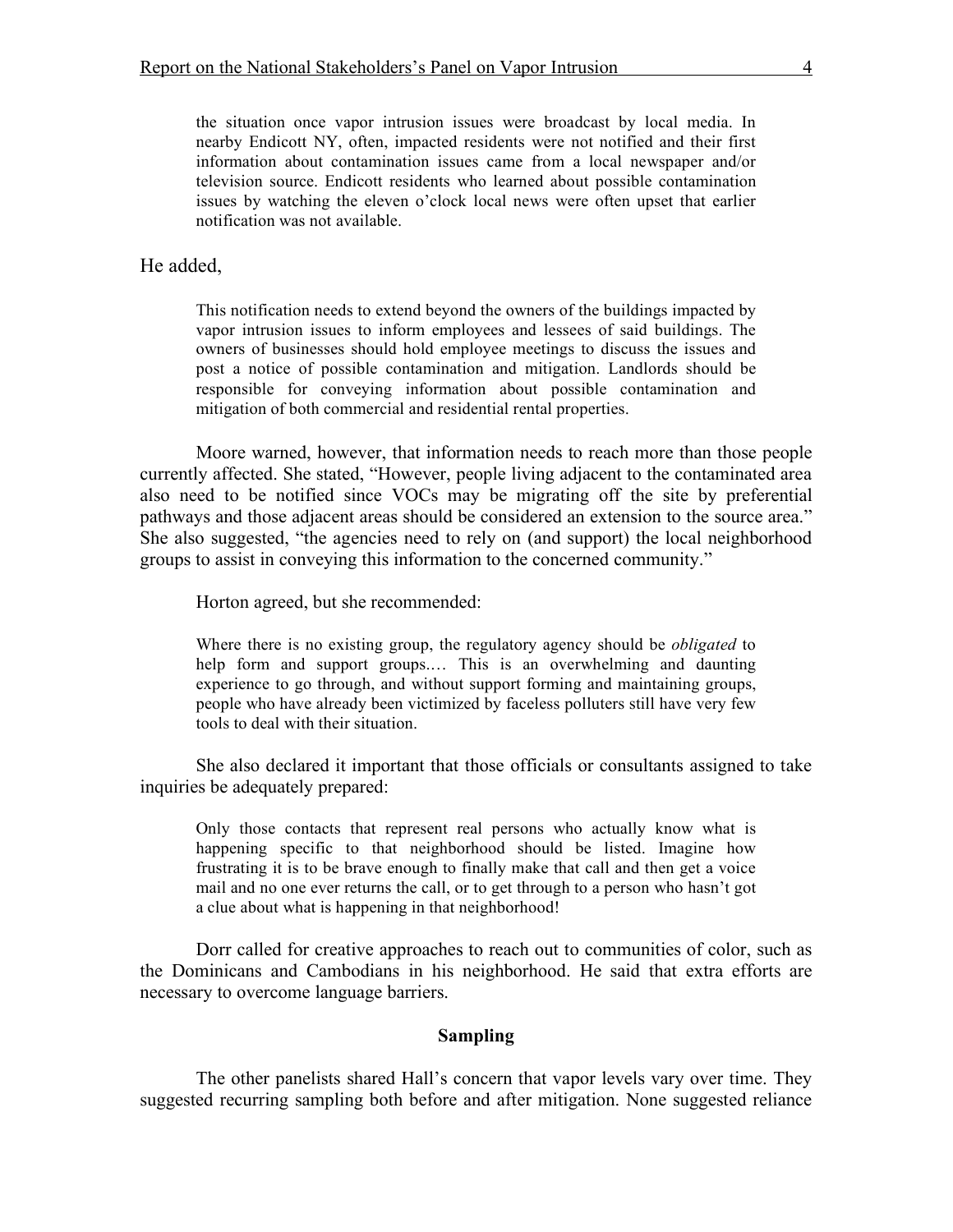on subsurface sampling; they all focused on indoor air, complemented by outdoor and subsurface testing.

Hall explained the benefits of re-testing:

The EPA sampled all homes a year after the original testing, whether they had a mitigation system installed or not. This was helpful for a few reasons. For homes that had systems installed, homeowners had their mind at ease knowing the system was working.… For homes that did not have a system installed, their minds were put to ease that their air continued to be safe.

Based upon the interpretation of groundwater data that had kept her house from being tested—that is, it was just beyond the interpolated plume boundary—Horton suggested:

With all the variability in soils and preferential pathways, it should be mandated that indoor air testing happen for any inhabited building within several hundred feet of volatile organic contamination, and that the perimeter for testing expand outward until no contaminated indoor air is found.

She further explained:

As soon as it is determined that there is contaminated groundwater and that the indoor air has not been tested, all efforts should be made to start the indoor air testing immediately. "Immediately" in these instances does not mean that it happens quickly; canisters need to be available, labs for testing have to be scheduled, and homeowners and testing staff need to coordinate their efforts. With all the steps that homeowners/renters need to do prior to testing to ensure the accuracy of the test, people living in the affected areas really need to be brought on board the process without delay.

Oldfield agreed with Horton:

It is vital that the boundaries of a VOC plume be accurately defined so that occupants of building over this plume are all being cared for. Therefore it is essential that testing be comprehensive enough to discover vapor intrusion that may defy a preliminary geologic model of an underground plume.

#### **Mitigation**

Mitigation—such as vapor membranes, radon-type sub-slab depressurization systems, and other forms of ventilation, is important—according to the panelists. They expressed concern, however, that it is offered unevenly. Hall opined:

I think any home that is between two other homes needing mitigation should be mitigated. I have come to that conclusion by putting myself in that person's place. How would I feel knowing that all around me the air is contaminated and my home is not protected should the toxic vapors decide to invade my home? I feel the same way for homes that are considered just outside the contaminated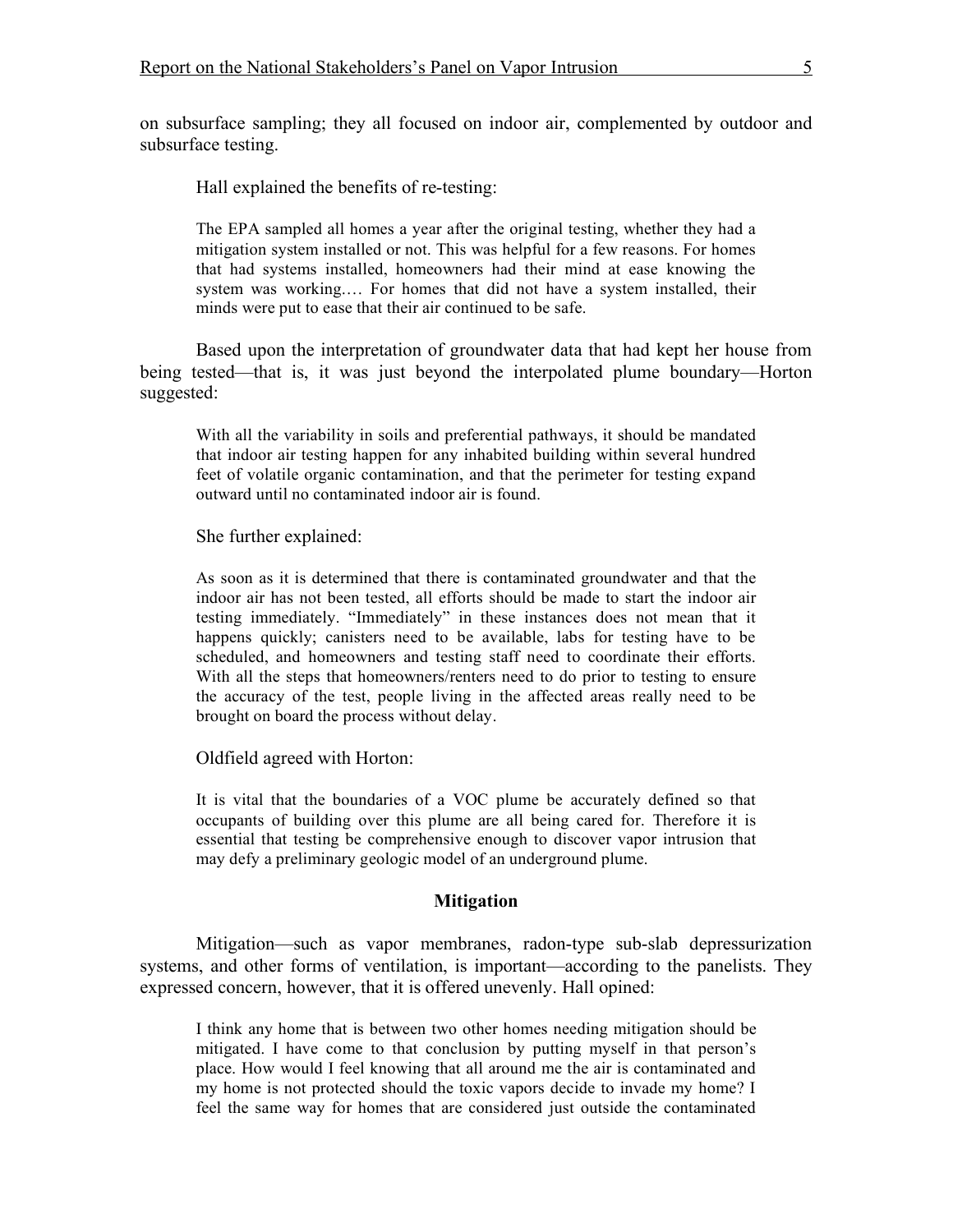area. The only way to breathe easy is to clean the plume that is the cause of the contamination.… I still do not understand why agencies decide to monitor and not mitigate should they find contamination since in many cases it costs less to mitigate than it does to monitor.

Oldfield made a similar point:

Under New York State's guidelines, if three homes are located on a toxic plume and the outer homes qualify for mitigation, VOC indoor levels in the middle home may not be high enough during a test to warrant mitigation. The middle homeowner has to suffer unacceptable anxiety during the period between tests to see if the levels may rise to the action level for mitigation. Therefore, to reduce anxiety of residents in a "monitor" phase, any home with vapor intrusion from an outside source should be mitigated. The Hillcrest Environmental Action Team strongly supports blanket mitigation. All homes, schools and businesses on a known VOC plume should be mitigated to ensure against future intrusions of these unwanted toxins.

Each of the presenters from communities with residential mitigation in place described shortcomings. Hall, for example, reported, "For a few homes, the results were not low enough. In this case the EPA was able to reinstall a larger fan, re-test, and then assure residents that their air was safe. Had they not retested, the EPA would never have known that a more powerful fan was needed."

Horton recounted her personal experience:

My home initially had the levels of TCE increase after the first system was installed: My earthen cellar had a system installed that sucked air in from my cellar and out through a newly-made exit hole in the exterior wall, up to an above-roof-gutter vent. However, this design was flawed, and they had to create a system that sucked outdoor air into the cellar as well as blowing the air out; this resulted in TCE levels that were "acceptable," although not "0."

She also discussed the costs of mitigation: "The polluters should have to pay for everything; homeowners with remediation should not have to beg to have these big companies pay for the electricity that is needed to run these fans…"

Oldfield made a more general observation:

Conflicting information about the effectiveness of radon-system-type mitigation systems do not make myself or my neighbors confident that these systems are a long term solution to vapor intrusion problems. Although the [New York State Department of Environmental Conservation] swears that these systems remove toxic vapors, in our climate changes to the subslab and basement walls over time are such that new pathways are likely to open and renew indoor air contamination.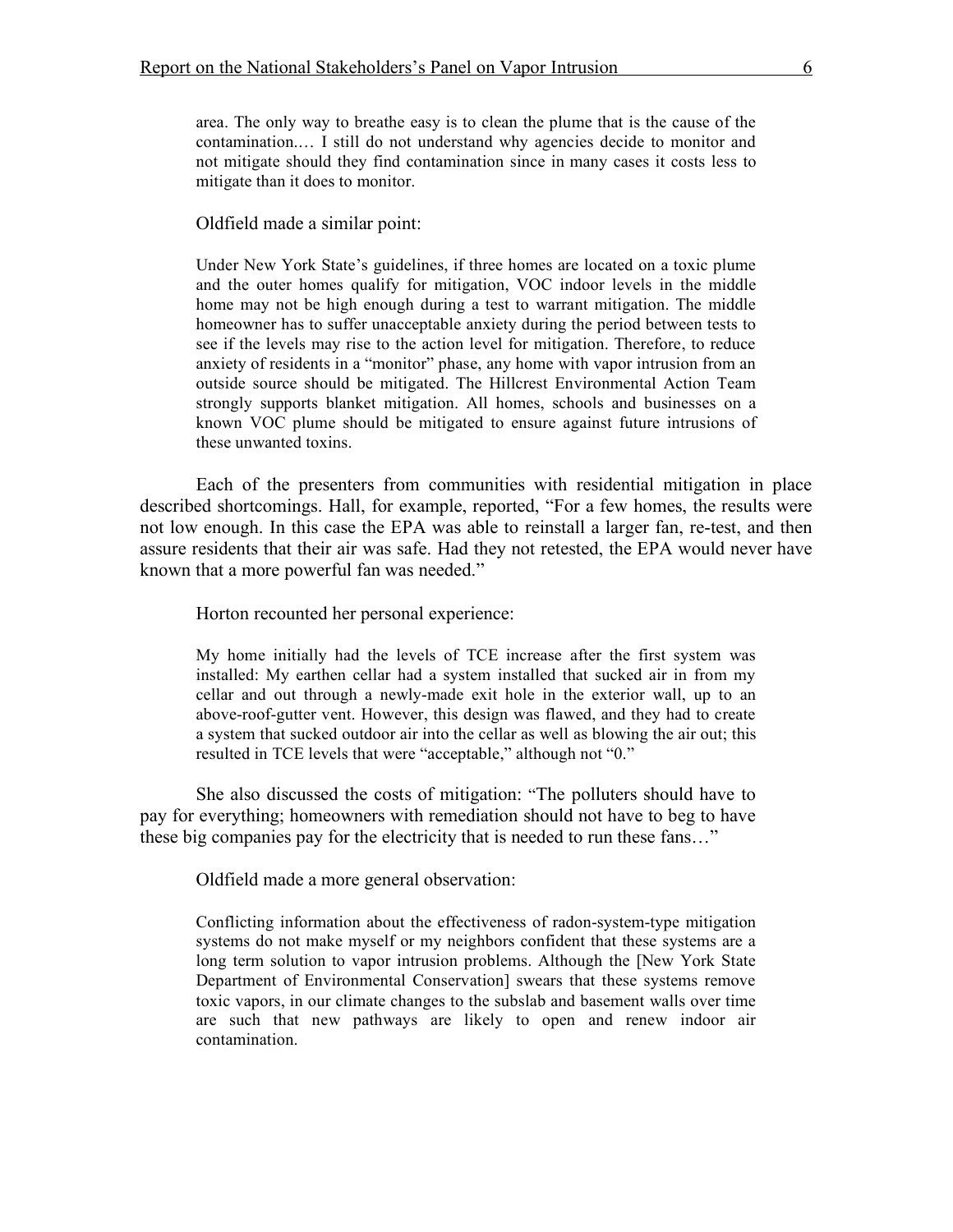### **Source Control**

Dorr spoke for the entire group when he warned that there is a danger that those responsible for cleanup "will see mitigation as a permanent substitution for remediation. Mitigation should be temporary." Moore stated, "However, mitigation is not the answer to the underlying problem. Clean-up of contamination in the soil, groundwater, and/or bedrock, the cause of the problem, is the only real solution." Horton said, "Polluters need to pay for remediation until the groundwater is clean. The person whose home has been contaminated should not have to pay, should not have to nag, and should not have to be the one making sure that the polluters and the management companies do what is right. Hall agreed, "Mitigation is one thing but the only true way to cut the expense and protect people is to clean the source of contamination."

Oldfield summarized:

Since new vapor pathways may open in the future, we need permanent remedies to contamination. To truly remediate the problem, environmental agencies must act to reduce indoor air intrusion by reducing the source of vapors. Efforts should be made to remove or treat contaminants below residences so that future intrusion will not occur. We recognize that remediation cost is often a factor in reducing the source of vapor intrusion, but it should not always be the only criterion that drives remediation. Remediation costs to business and industries responsible for contamination should be secondary to protecting public health.

#### **Long-Term Maintenance and Monitoring**

Moore explained the need for long-term assurances: "once vapor intrusion issues have been identified and equipment for mitigation and monitoring is in place, long-term monitoring will be necessary to help ensure that the vapor intrusion equipment is working and being maintained properly."

Hall was more specific about long-term monitoring: "After mitigation systems are proven to work, testing should then take place every 3 to 4 years to make sure levels in the home continue to be protective." Oldfield differed slightly, "Yearly tests on *both* mitigated and unmitigated buildings within and near the edge of known contamination plumes should be conducted to ensure public health.

Moore further discussed long-term requirements:

If engineering controls or institutional controls are in place, they need to be monitored with a well-thought-out contingency plan in place in case of failure. Failures do happen. The lack of appropriate contingency and communication plans or a break-down in their execution is not acceptable.… The assumption must not be made that once controls are in place the problem has been adequately addressed. Failures do happen and must be planned for from the start.

She called for alarms to warn of system failure: "Sensors and alarms should be part of the mitigation system design. Residents need to know immediately if a mitigation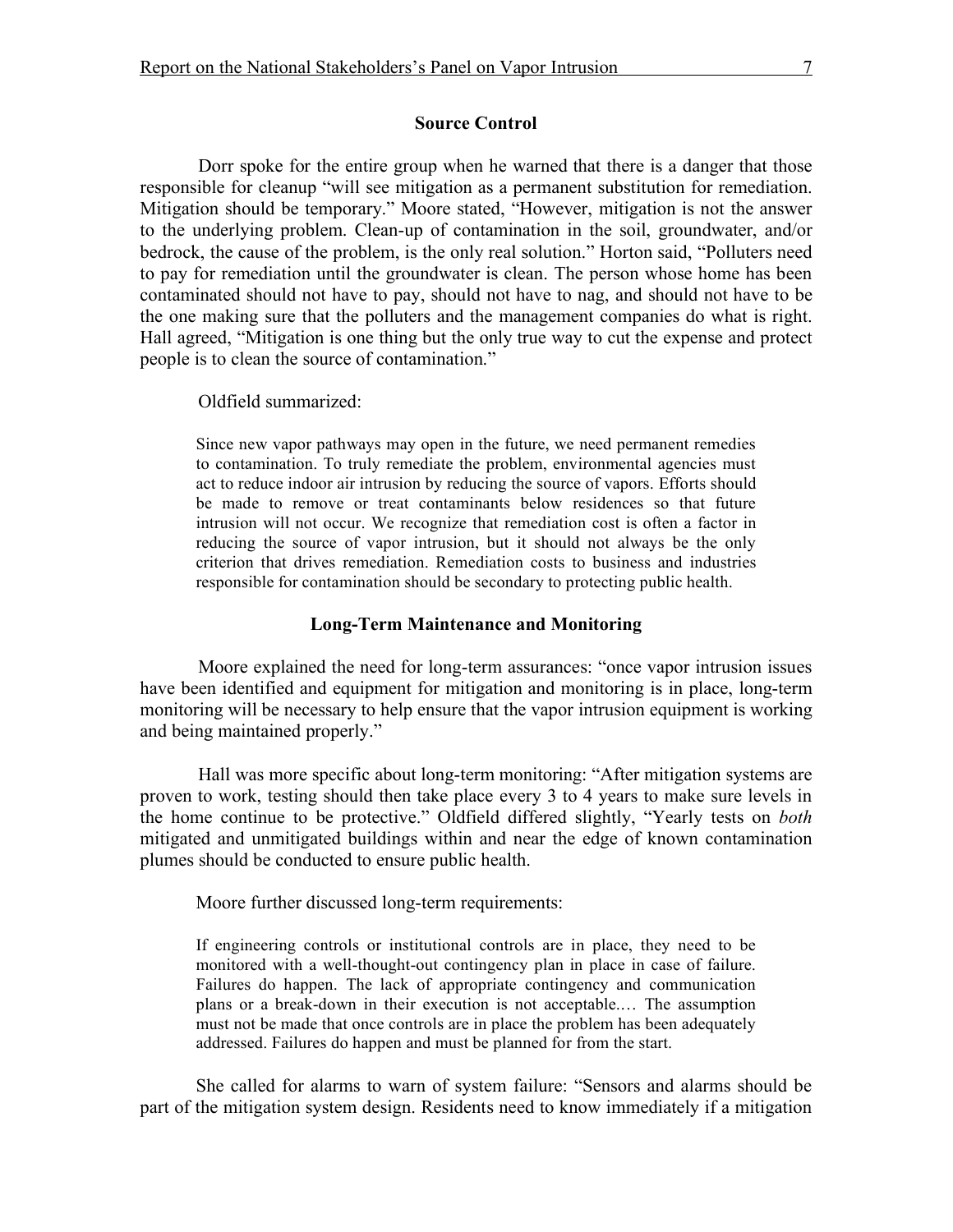system fails and is no longer working properly." Hall agreed: "As for a building which is definitely impacted and where a system is installed, some sort of alarm system should be installed should the active mitigation system (blowers, etc.) shut off or burn out."

Horton expressed dissatisfaction with the maintenance of her mitigation system:

I think that there is a long way to go as far as polluters accepting responsibility; I believe it is only done when the pressure is on them and there is public outcry. In an ideal world a person's whose home is under remediation would have scheduled maintenance with checking of the equipment and air testing. What I have experienced is that I get a phone call to schedule maintenance; I return the call, leave voice mails, leave messages, and months go by where I have to continue proactively contacting the go-between company–the company that mediates between me and the polluters–to try and get maintenance and testing done. I think I am at about four months into this latest "telephone-tag" process.... The person whose home has been contaminated should not have to pay, should not have to nag, and should not have to be the one making sure that the polluters and the management companies do what is right.

### **Land Use and New Construction**

Panelists were worried that new land uses and construction at contamination sites would put sensitive populations, such as children, at risk. Dorr questioned of the safety of the new high school at Gorham Silver. Hall wondered how gymnastic students in a building near the source of VOC contamination in Hopewell Junction would be protected from potential changes in indoor air. Oldfield concluded:

Since we know little about the effects of VOC's on our most sensitive population, our children, we need to be the most protective of children's health as possible. If a school is sited on a contaminated site, Herculean efforts should be made to reduce exposure for these children.

Hall is concerned about new *residential* construction in her neighborhood:

There are proposals for more homes to be built in the Superfund area. There is no legislation for this type of circumstance: nothing to force new homes on vapor sites to be built *with* mitigation devices already installed. There is no law that says potential homeowners must be made aware of this "potential" environmental problem. You do not know unless you test. There is nothing forcing sellers to do the test. Therefore sellers do not have to disclose this information. I would like to see mitigation systems required for new construction at or close to vapor sites.

Moore's position was similar, but more general:

Redevelopment should not be allowed to go forward in a contaminated area, especially a Superfund site, before vapor intrusion investigations are completed. Building codes and zoning processes need to address vapor intrusion when proposals are made for new construction, uses or redevelopment. Cities need to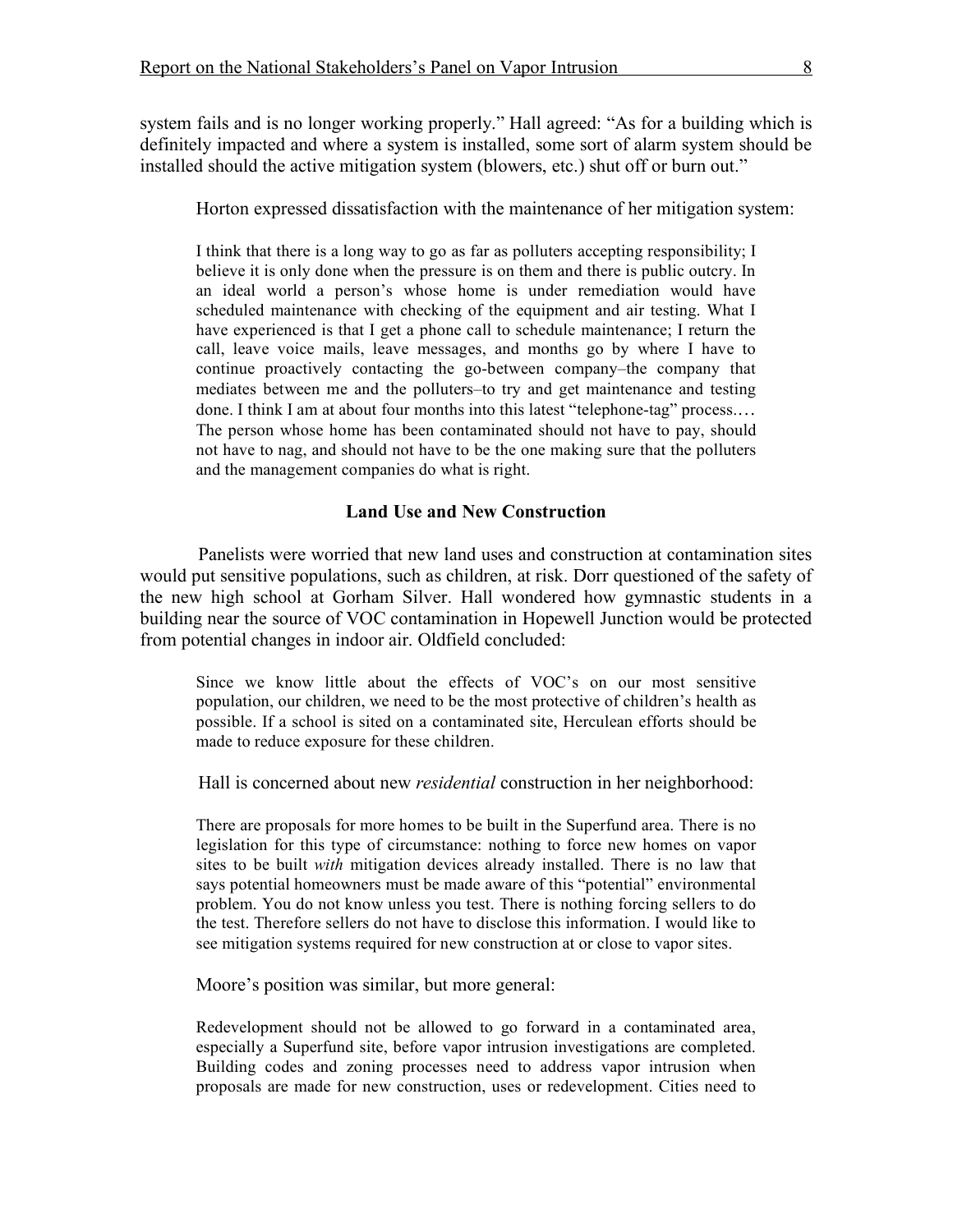become a partner in the vapor intrusion mitigation process and support responsible development/redevelopment at these sites.

If vapor intrusion is suspected or known, then permits that are conditional upon installation of pre-emptive mitigation techniques should be the minimal guideline for new construction at contaminated sites. Questions about vapor intrusion should come up as part of development on properties with residual VOC contamination. Addressing this issue prior to final building design and construction may provide more options to address vapor intrusion. With knowledge of the extent of contamination, additional remediation work can be done to accommodate building construction, or building design can be modified to address the residual contamination left in place. If residential or commercial development is to be allowed, it is important prospective developers know that extensive investigation and remediation may be necessary. Public health must be adequately protected.

Oldfield stated a similar, perhaps stronger position:

If vapor intrusion is suspected or known, contamination should be removed or reduced to the lowest extent possible *before* construction of new buildings. If contamination cannot be reduced to acceptable levels to ensure future indoor air intrusion, new construction should not be permitted. We should never think that vapor barriers or radon mitigation type systems are acceptable long-term solutions for permitting new construction on contaminated sites. In the Northeast U.S., ground and building heaving from freezing continually opens pathways for vapor intrusion. Allowing new construction on areas of known contamination by using radon-type mitigation systems is insensible. Vapor barriers and radon mitigation type systems are *not* permanent solutions to vapor intrusion issues.

Horton discussed the need to regulate new construction as well:

I think that there is so much known now about vapor intrusion that cities can have responsible building codes to require vapor intrusion pads in new construction where homes will be built over contaminated groundwater. Much of what happens in Mountain View now is due to partnerships that have developed among the EPA, the citizens' advisory group, and Mountain View City Council members and city staff. For example, if I see new construction, I follow-up with a call to Kevin Woodhouse in the City Manager's office and ask him if he is aware of the construction and if vapor intrusion pads are needed, etc. A partnership process had developed which allows much safer building of new construction.

In fact, Horton suggested that properly protected and monitored construction at a potential vapor intrusion site may be better than some of the alternatives. She explained:

There are homes and buildings made from materials that outgas and pollute the indoor air so that the quality is worse than outdoor air. People use dry cleaners, solvents, chemicals and have carpets and material that pollute them with a plethora of chemicals every day. So would I want my day care center in a brandnew portable classroom, a classroom that will outgas tremendous amounts for at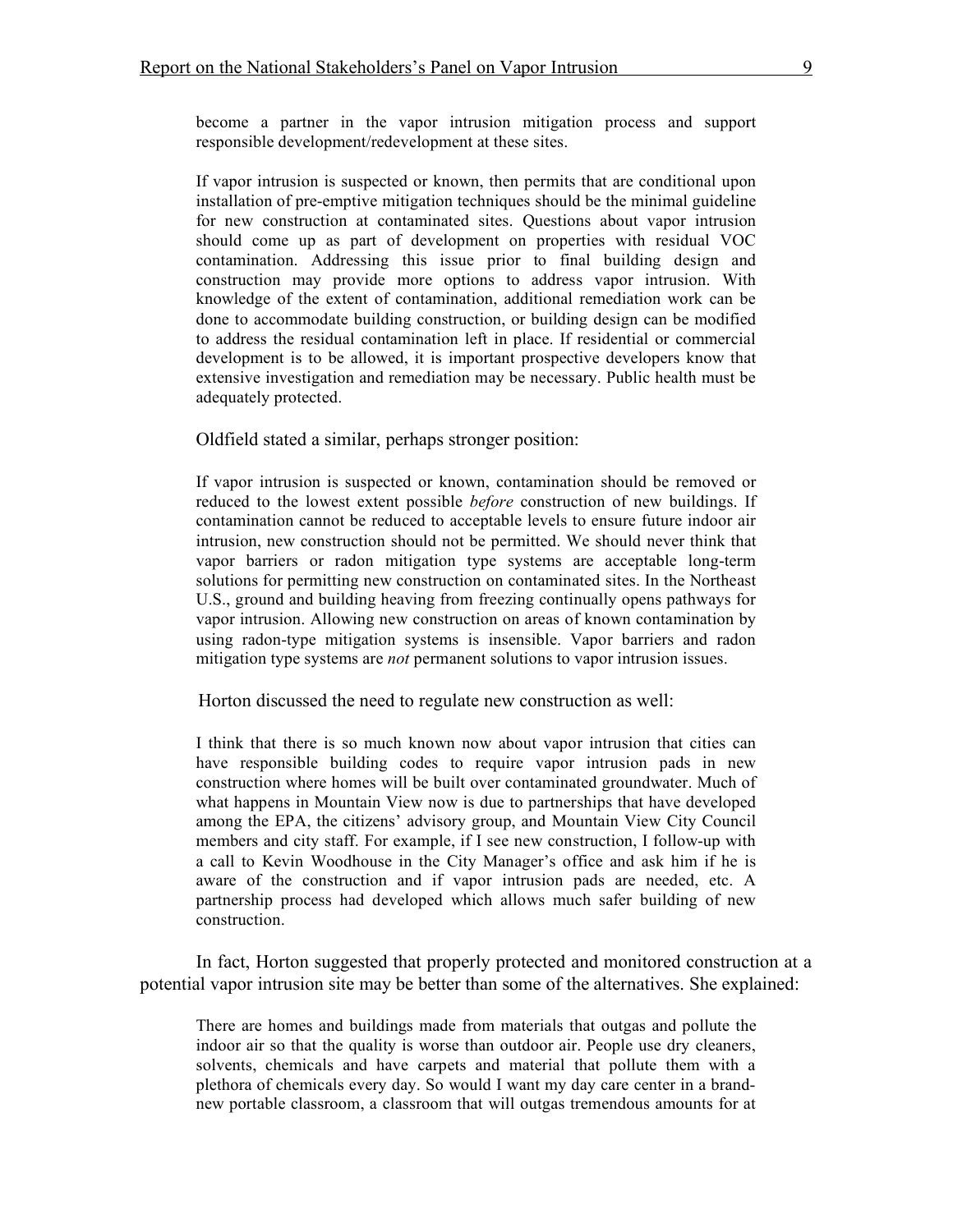least seven years, or would I want my day care over a contaminated site remediated and built in a style to ensure acceptable air quality?

#### **Future Forums**

Panelist Bruce Oldfield noted that members of the public often find themselves at the end of a tight agenda dominated by experts and officials. In San Diego, he joined audience participants in pointing out there was inadequate time, at the end of a long day, to engage in full-fledged discussion of the issues that the stakeholders raised. Indeed, audience members, though attentive, did not ask questions. Thus, while the San Diego forum laid the groundwork for a larger forum on the East Coast in the Fall of 2008, it also demonstrated the need to create an agenda that doesn't delay stakeholder representatives to the end and instead provides adequate time, early enough, to stimulate full discussion and debate.

After the panel, stakeholders and other met informally to compare notes and discuss the issues raised during their formal presentations. It was clear that the people who live and work at vapor intrusion sites have lessons for each other. Any future forum should be structured to encourage such sharing of experience.

# **Lessons Learned**

The stakeholder panelists in San Diego demonstrated forcefully that the people directly impacted by vapor intrusion are capable of understanding the technical and policy issues. As Debra Hall's table illustrated, they pay close attention to the data describing the air in their homes. They also have informed, useful views about how to improve the policies and procedures that govern vapor intrusion responses.

The forum also showed that U.S. EPA's focus on the attenuation factor, discussed earlier in the evening, was of relative minor interest to the affected public. It's not that they reject the value of improved data bases and mathematical models. Rather, they seek real data on indoor air concentration, and they have repeatedly opened their homes and cleaned out their closets to ensure accurate sampling.

**Communicating with the Public.** Stakeholder panelists agree that outreach to people whose homes are directly impacted is different than involving the public at large. Furthermore, they want the officials or consultants assigned to take public inquiries to be adequately prepared.

**Sampling**. Panelists, some of whom have repeatedly allowed sampling crews into their homes, find that indoor air sampling—including real-time sampling—to be the best measure of vapor intrusion. Noting the temporal and spatial variations in both soil gas and indoor air sampling, they advocate recurring sampling.

**Mitigation**. Again noting variations in sampling results, the stakeholders like the blanket approach to mitigation, and based upon their own experiences they argued for confirmatory sampling to ensure that mitigation is working.